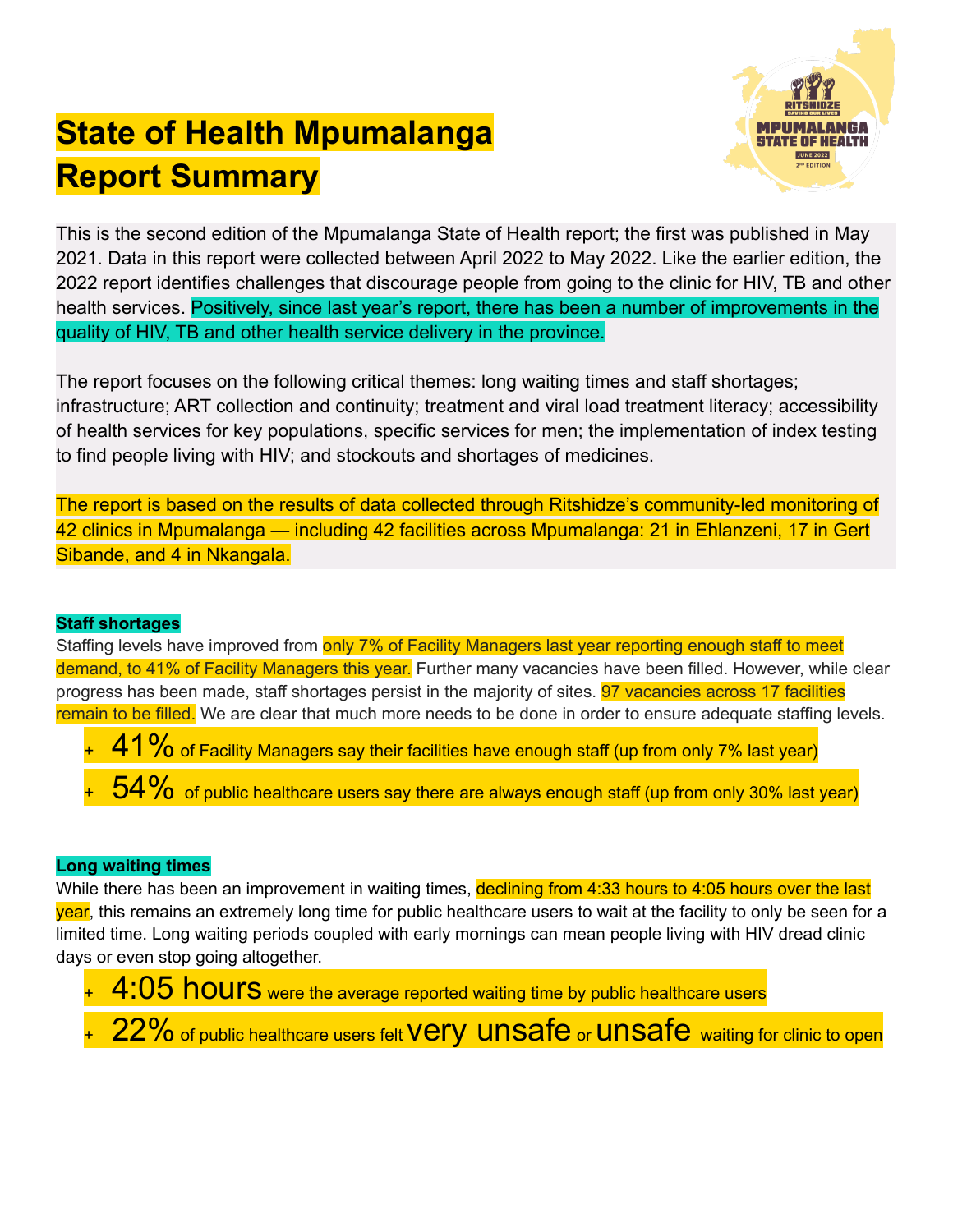#### **Infrastructure + cleanliness**

Inadequate space continues to be a challenge, with only marginal improvement over the last year. Lack of space for HIV counselling (43% of sites) can mean PLHIV are consulted, tested, or counselled in the same room as someone else. Small waiting areas (23 sites) can have a profound effect on the TB and COVID-19 infection control and 70% of Facility Managers raised the need for additional space for public healthcare users to wait.

- 71% of facilities need some additional space (down from 89% last year)
- $+ 58\%$  of facilities do not have enough room in the waiting area (up from 40% last year)
- $+ 77\%$  of public healthcare users reported that facilities were "clean" or "very clean"

### **ARV collection**

Unnecessary trips to the clinic just to collect an ARV refill adds both a burden on PLHIV and to the already overwhelmed facilities. Extending treatment refills and getting more people into repeat prescription collection strategies (like facility and external pick-up points) are ways to reduce unnecessary burdens and support both PLHIV and the health system to be more efficient.

- 17% of PLHIV received only One month or less supply of ARVs
- 49% of PLHIV received three or more months supply (up from 41% last year)
- 51% of PLHIV would like to collect ARVs closer to their home (down from 53% last year)
- 98% of PLHIV think external pick-points make ARV collection quicker

### **Staying on ARVs**

PLHIV lead complicated lives and may miss appointments and even miss taking some pills. When they do, meeting them with support when they return to the facility helps ensure long term adherence. But PLHIV who return to care and are treated badly, or fear they will be, will often not come back.

- $64\%$  of people think that staff were always friendly and professional (up from only 50% last year)
- $\mathsf{PLHN}$  at  $24$  clinics monitored say they are welcomed back if they miss an appointment
- 72 people had been denied access to services for not having a transfer letter across 14 facilities since we started collecting the data last October

#### **HIV treatment and viral load literacy**

Treatment literacy improves linkage and retention rates as people understand the importance of starting and remaining on treatment effectively, directly contributing to reaching the 95-95-95 targets.

- 89% of PLHIV said a health worker explained viral load test results (up from 77% last year)
- $+$  86% of PLHIV agreed that having an undetectable viral load means treatment is working well (up from 83% last year)
- Only  $74\%$  agreed that having an undetectable viral load means a person is not infectious (up from 62% last year)